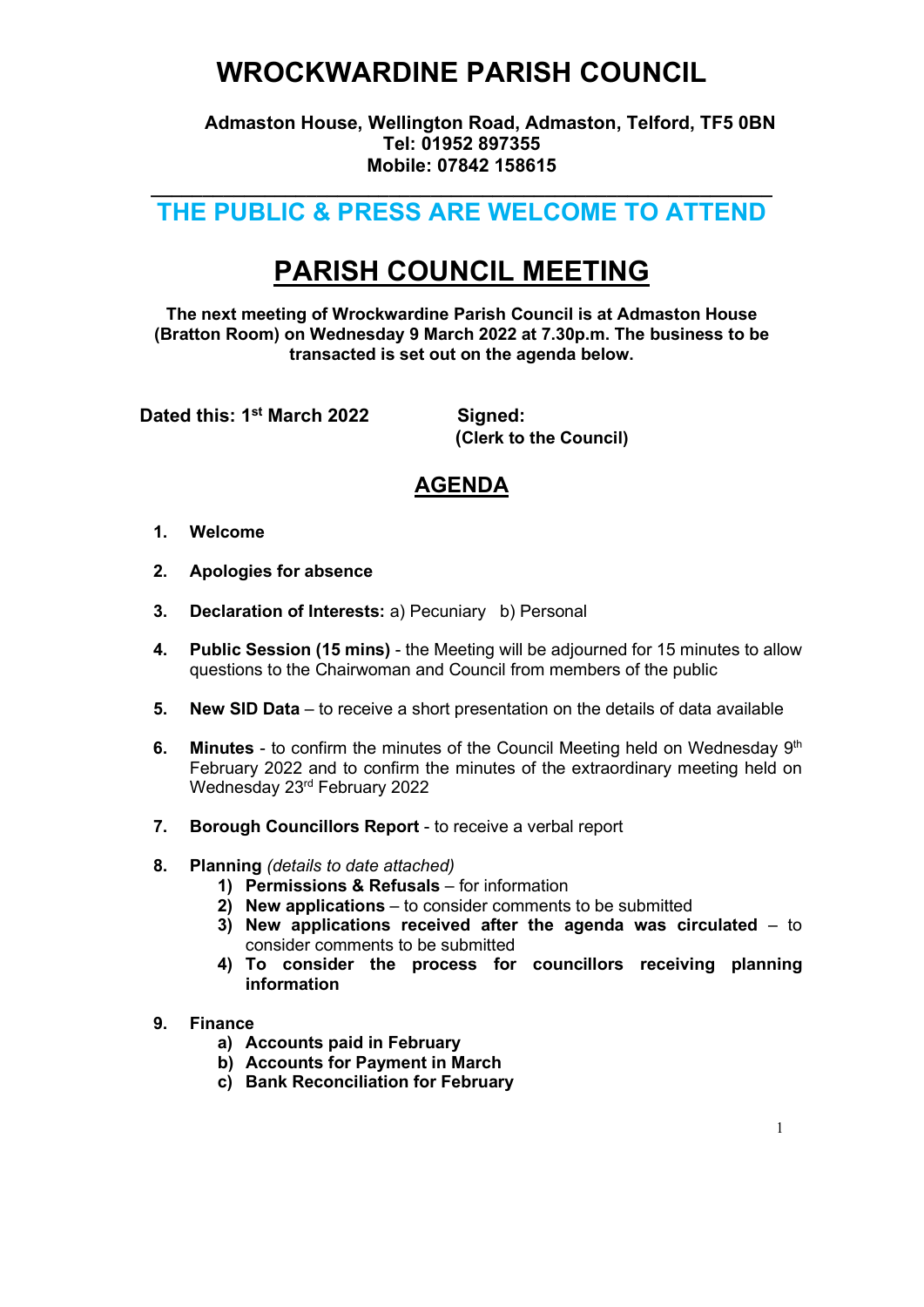## WROCKWARDINE PARISH COUNCIL

#### 10. Council Committees

- 1. Human Resources Committee Meeting to receive the draft minutes of the meeting held on 25 February 2022 & consider the following:
- (a) Parish Council Objectives for 2022/23 to be prioritised and added to the clerk's appraisal

#### 11. Other Meetings

- 1. Jubilee Working Group to receive the notes & consider any actions
- 2. Climate Change Working Group to receive the notes & consider any actions
- 12. On- Going Work Updates
	- 1. Long Yard Meadow to note progress of copse & related work
	- 2. Wrockwardine Play Area Car Park– to receive a verbal update
	- 3. Gateway Features to receive a verbal update and consider costs
- 13. Annual Parish Meeting to consider holding a meeting following a 2-year absence
- 14. SID Statistics to receive data
- 15. Grant Applications to consider applications received:
	- Age UK
- 16. Correspondence to receive & consider details of any correspondence received by mail/email or telephone:
	- 1. POD's in the Park to note cancellation of Jubilee Event & consider the use of Admaston Green on 1<sup>st</sup> August 2022
	- 2. Allscott Meads Street Lighting to receive confirmation of proposed handover
	- 3. TRO-2020-29 The Wrekin, Prohibition of Waiting Made Order to consider the validity of the order & make comments if necessary
	- 4. Telford & Wrekin Council Scrutiny Work programme 2022/23 to consider any suggestions for scrutiny to consider
- 17. Date of the next meeting the date of the next meeting is Wednesday 13<sup>th</sup> April 2022 at 7.30p.m at Admaston House (Bratton Room)

Please contact the Clerk at clerk@wrockwardine.org.uk if you require any further information